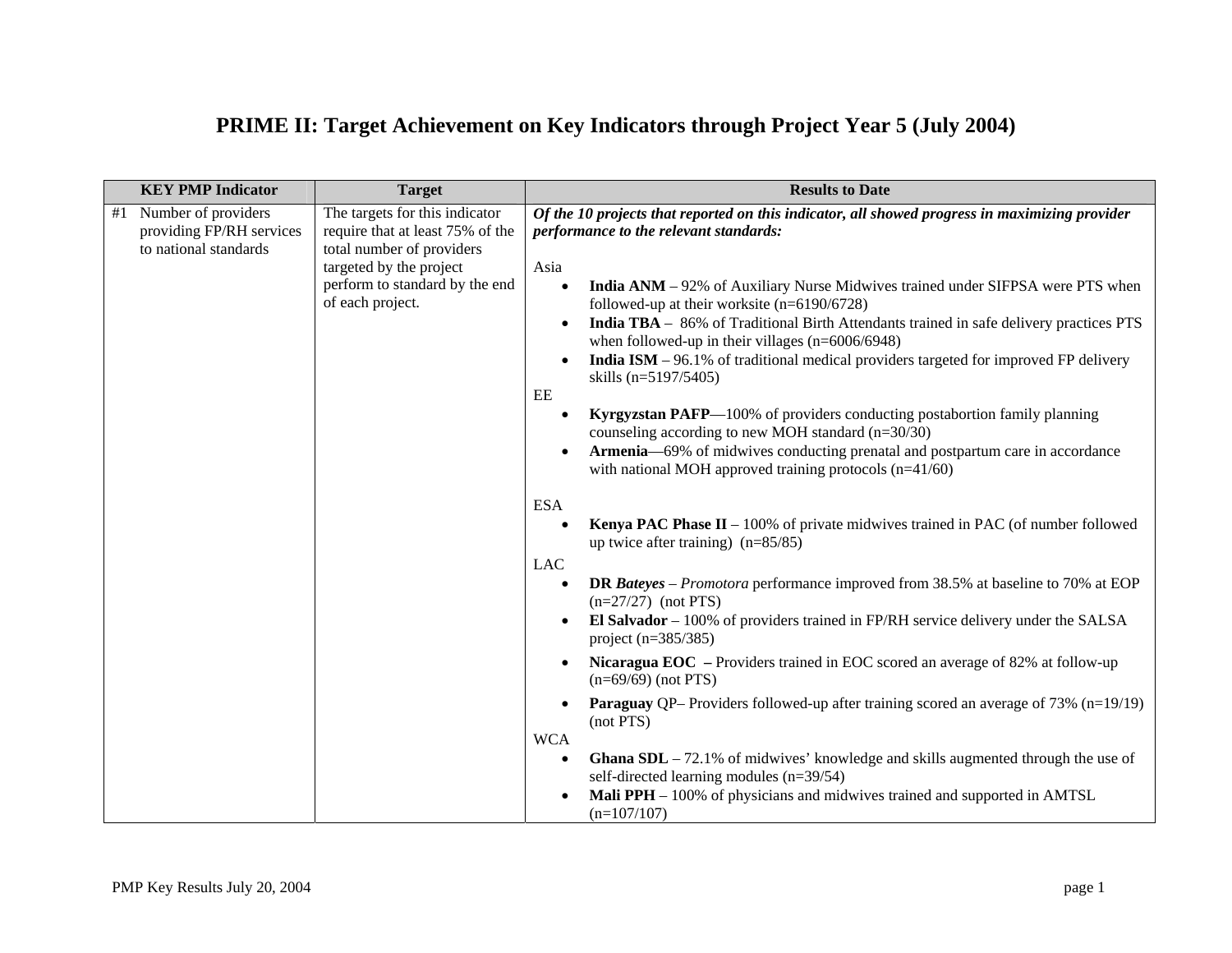| <b>KEY PMP Indicator</b>                                    | <b>Target</b>                                                                                                                                                                                 | <b>Results to Date</b>                                                                                                                                                                                                                                                                                                                                                                                                                                                                                                                                                                                                                                                                                                                                                                                                                                                                                                                                                                                                                                                                                                                                                                                                                                                                            |  |  |
|-------------------------------------------------------------|-----------------------------------------------------------------------------------------------------------------------------------------------------------------------------------------------|---------------------------------------------------------------------------------------------------------------------------------------------------------------------------------------------------------------------------------------------------------------------------------------------------------------------------------------------------------------------------------------------------------------------------------------------------------------------------------------------------------------------------------------------------------------------------------------------------------------------------------------------------------------------------------------------------------------------------------------------------------------------------------------------------------------------------------------------------------------------------------------------------------------------------------------------------------------------------------------------------------------------------------------------------------------------------------------------------------------------------------------------------------------------------------------------------------------------------------------------------------------------------------------------------|--|--|
|                                                             |                                                                                                                                                                                               | Mali FGC II - 93.5% of Community Based Services providers trained and supported in<br>$\bullet$<br>behavior change communication in FGC $(n=187/200)$<br><b>Senegal PAC</b> – All health post nurses trained in PAC/FP are now using their knowledge<br>$\bullet$<br>and skills to take care of clients who need PAC/FP services (stabilization, counseling,<br>digital curage, FP, or reference for MVA). 86% are performing to standard $(n=12/14)$ .<br>The nurse at the district health center is now performing MVA. Matrons in 75% of health<br>huts execute their new tasks in FP/PAC (recognition of signs of abortion related<br>complications for quick referrals, communication activities in the community, provision<br>of condoms and re-supply of pills). 100% are able to recognize the danger signs<br>$(n=14/14)$<br><b>Benin PPH</b> – 100% of providers (physicians, midwives) trained and/or supervised in<br>$\bullet$<br>PPH provide services according to standards (121 trained in June 2003 and 77 in April<br>2004)<br><b>Rwanda:</b> 95% of nurses in the 7 PRIME II-supported districts trained in FP during a<br>$\bullet$<br>two-week IST. $(n=96/111)$<br><b>Rwanda:</b> 100% of nurses trained in PMTCT in 7 PRIME II-supported health facilities<br>$(n=42/42)$ |  |  |
|                                                             | IR 1: Strengthened Pre-service Education, In-service Training & Continuing Education Systems                                                                                                  |                                                                                                                                                                                                                                                                                                                                                                                                                                                                                                                                                                                                                                                                                                                                                                                                                                                                                                                                                                                                                                                                                                                                                                                                                                                                                                   |  |  |
| #2 Number of institutions                                   | PY 1: 1 institution in 2                                                                                                                                                                      | PRIME II helped training institutions in 9 countries to strengthen their curriculum                                                                                                                                                                                                                                                                                                                                                                                                                                                                                                                                                                                                                                                                                                                                                                                                                                                                                                                                                                                                                                                                                                                                                                                                               |  |  |
| with capacity to develop<br>and evaluate FP/RH<br>curricula | countries strengthens its<br>curriculum development<br>capacity<br>$PY4: \geq 1$ pre-service training,<br>1 in-service training in 6<br>countries with curriculum<br>development capabilities | development capacity:<br>Asia<br><b>Bangladesh HPSP</b> – PRIME II assisted the Institute of Child and Maternal Health<br>$\bullet$<br>(ICNH), National Institute of Population Research and Training (NIPORT), Maternal<br>and Child Health Training Institute (MCHTI), and Population Services Training Center<br>(PSTC) to develop and evaluate curricula (in-service)<br>India - TBA training organization Prerana Population Research Center (PPRC)<br>$\bullet$<br>increased its capacity to design, conduct and evaluate TBA training (in-service)<br><b>India PLM/CMW</b> – (pre-service) PRIME II assisted in strengthening the curricula<br>$\bullet$<br>development and evaluation capacity of several MOH training organizations for<br>Community Midwives (CMWs)<br>$\rm{EE}$                                                                                                                                                                                                                                                                                                                                                                                                                                                                                                        |  |  |
|                                                             |                                                                                                                                                                                               | <b>Armenia</b> – PRIME II supported the development of an RH clinical training curriculum<br>$\bullet$<br>by a team of pre-service family medicine faculty from the State Medical University<br>(undergraduate) and National Institutes of Health (postgraduate)<br>Uzbekistan – PRIME II developed the capacity of a group of training organizations<br>$\bullet$<br>including: Samarkand Medical Institute, Samarkand Medical College (Nursing), First<br>Tashkent State Medical Institute, Second Tashkent State Medical Institute, National                                                                                                                                                                                                                                                                                                                                                                                                                                                                                                                                                                                                                                                                                                                                                   |  |  |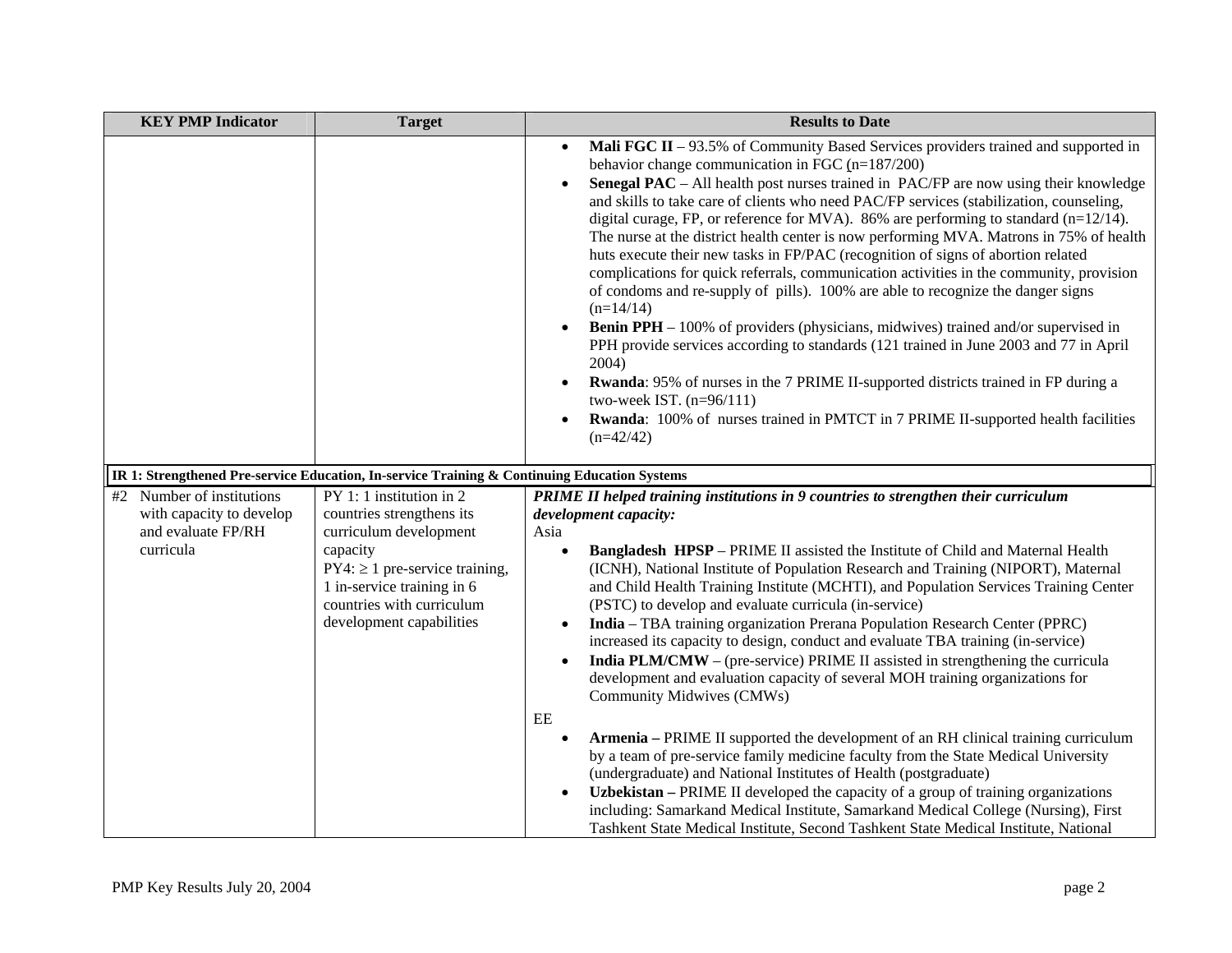| <b>KEY PMP Indicator</b>                                 | <b>Target</b>                                                 | <b>Results to Date</b>                                                                                                                                                                                                                                                                                                                                                                                                                                                                                                                        |  |
|----------------------------------------------------------|---------------------------------------------------------------|-----------------------------------------------------------------------------------------------------------------------------------------------------------------------------------------------------------------------------------------------------------------------------------------------------------------------------------------------------------------------------------------------------------------------------------------------------------------------------------------------------------------------------------------------|--|
|                                                          |                                                               | Refresher Training Institute and Andizhan State Medical Institute, through the<br>development and piloting of a competency based learning package (in-service)<br><b>ESA</b><br>Uganda - PRIME II collaborated with the Regional Center for Quality of Health Care                                                                                                                                                                                                                                                                            |  |
|                                                          |                                                               | (RCQHC) to organize a new one-week PI Regional Training Course, strengthening the<br>capacity of the organization (in-service)                                                                                                                                                                                                                                                                                                                                                                                                                |  |
|                                                          |                                                               | LAC                                                                                                                                                                                                                                                                                                                                                                                                                                                                                                                                           |  |
|                                                          |                                                               | El Salvador SALSA – (pre-service)<br>$\bullet$<br><b>WCA</b>                                                                                                                                                                                                                                                                                                                                                                                                                                                                                  |  |
|                                                          |                                                               | Ghana SDL- Ghana Registered Midwives Association (GRMA) improved its capacity<br>$\bullet$<br>through its work with PRIME II on modules for the Self-Directed Learning project (in-<br>service)                                                                                                                                                                                                                                                                                                                                               |  |
|                                                          |                                                               | Mali NIST - Supported the creation of a National Training Unit within the MOH's<br>$\bullet$<br>Reproductive Health Division to coordinate training at national, regional and district<br>levels. Established Regional IST management units that prepared annual in-service<br>training plans for each of 6 regions. Created standardized training of trainers materials in<br>training methodology, management and supportive supervision. Prepared 60 national and<br>regional trainers to plan and implement quality RH training programs. |  |
|                                                          |                                                               | <b>Senegal PAC/FP</b> – With technical assistance from PRIME II, training materials for<br>$\bullet$<br>nurses/midwives, matrons and health workers/mobile community health workers in<br>PAC/FP developed by team from the Ministry of Health                                                                                                                                                                                                                                                                                                |  |
| #3 Number of training sites<br>and centers performing to | PY 2: 1 training site/center<br>revises its standards in each | Many PRIME II activities strengthened the quality of training in a variety of sites and centers:<br>Asia                                                                                                                                                                                                                                                                                                                                                                                                                                      |  |
| quality standards                                        | region                                                        | Bangladesh HPSP - All 6 lead training organizations and 173 (88%) out of 196<br>$\bullet$                                                                                                                                                                                                                                                                                                                                                                                                                                                     |  |
|                                                          | PY4: At least 10 sites/centers                                | assessed upazilla training sites in PRIME II-HPSP Project performed to quality standards                                                                                                                                                                                                                                                                                                                                                                                                                                                      |  |
|                                                          | perform to quality standards in<br>selected countries         | India ANM - 59 training sites strengthened to improve the quality of ANM training by<br>$\bullet$<br>the Regional Health and Family Welfare Training Centers (RHFWTCs)                                                                                                                                                                                                                                                                                                                                                                        |  |
|                                                          |                                                               | India CMW - Four Auxiliary Nurse Midwives' Training Centers (ANTMC)<br>$\bullet$<br>strengthened to improve the quality of 18-month CMW training)                                                                                                                                                                                                                                                                                                                                                                                             |  |
|                                                          |                                                               | India ISM – Shramik Bharti (NGO) strengthened as a nodal agency to implement<br>$\bullet$                                                                                                                                                                                                                                                                                                                                                                                                                                                     |  |
|                                                          |                                                               | revised ISM training strategy.                                                                                                                                                                                                                                                                                                                                                                                                                                                                                                                |  |
|                                                          |                                                               | India PLM/CMW - Training quality was improved in several CMW sites through the<br>$\bullet$<br>application of the PLM tools                                                                                                                                                                                                                                                                                                                                                                                                                   |  |
|                                                          |                                                               | EE                                                                                                                                                                                                                                                                                                                                                                                                                                                                                                                                            |  |
|                                                          |                                                               | Armenia - Training quality improved in three training institutions (National Institutes of<br>Health, State Medical University, National STI Center) and 6 clinical practicum sites<br>established and accepting clinical trainees                                                                                                                                                                                                                                                                                                            |  |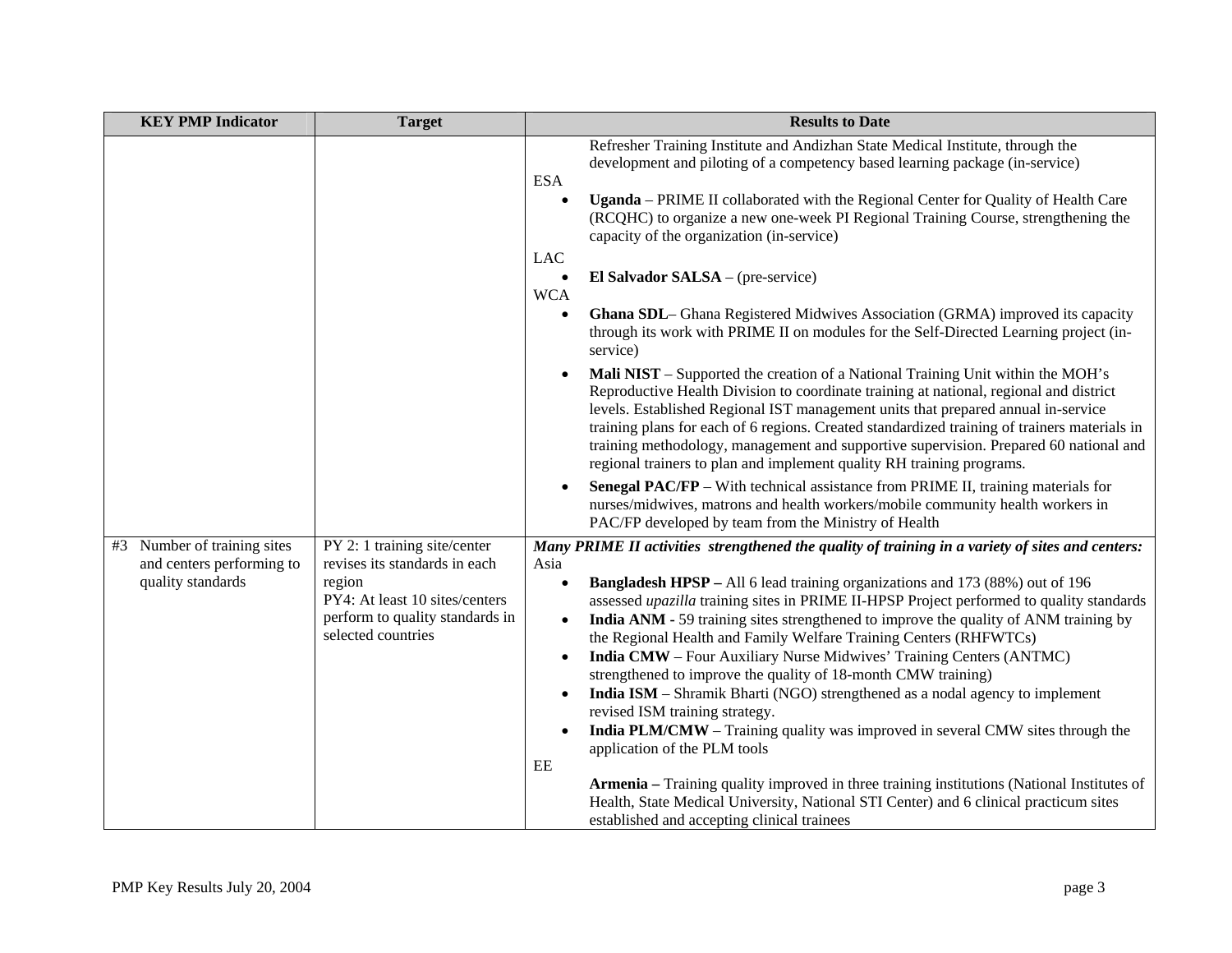| <b>KEY PMP Indicator</b>                                                    | <b>Target</b>                                           | <b>Results to Date</b>                                                                                                                                                                                                                                                                                                                                                                                                                                                                                                                                                                                                                                                                                                                                                                                                                                                                                                                                                                                                            |  |
|-----------------------------------------------------------------------------|---------------------------------------------------------|-----------------------------------------------------------------------------------------------------------------------------------------------------------------------------------------------------------------------------------------------------------------------------------------------------------------------------------------------------------------------------------------------------------------------------------------------------------------------------------------------------------------------------------------------------------------------------------------------------------------------------------------------------------------------------------------------------------------------------------------------------------------------------------------------------------------------------------------------------------------------------------------------------------------------------------------------------------------------------------------------------------------------------------|--|
|                                                                             |                                                         | <b>ESA</b><br><b>Uganda</b> – Regional Center for Quality of Health Care improved its standards for quality<br>training in implementing PI short course trainings                                                                                                                                                                                                                                                                                                                                                                                                                                                                                                                                                                                                                                                                                                                                                                                                                                                                 |  |
|                                                                             |                                                         | Tanzania QIRI - Training capacity and quality of Zonal Training Centers increased<br><b>LAC</b>                                                                                                                                                                                                                                                                                                                                                                                                                                                                                                                                                                                                                                                                                                                                                                                                                                                                                                                                   |  |
|                                                                             |                                                         | El Salvador - Training quality improved at San Miguel Hospital, the lead training<br>$\bullet$<br>hospital for the SALSA project, which is training personnel in other local hospitals                                                                                                                                                                                                                                                                                                                                                                                                                                                                                                                                                                                                                                                                                                                                                                                                                                            |  |
|                                                                             |                                                         | <b>WCA</b><br>Benin EONC - Training quality in Maranville/Karimama health zone was reinforced<br>$\bullet$<br>Ghana SM - The MOH Regional Resource Teams greatly increased their capacity to<br>$\bullet$<br>train and supervise providers within the integrated Safe Motherhood program<br>Mali FGC – 4 institutions received technical assistance from PRIME II to improve the<br>$\bullet$<br>quality of their training sites and centers                                                                                                                                                                                                                                                                                                                                                                                                                                                                                                                                                                                      |  |
|                                                                             |                                                         | Mali NIST – 8 Regional IST management units received technical assistance from<br>$\bullet$<br>PRIME II to improve the quality of their training sites and centers.                                                                                                                                                                                                                                                                                                                                                                                                                                                                                                                                                                                                                                                                                                                                                                                                                                                               |  |
|                                                                             |                                                         | <b>Mali PPH</b> – Established and equipped 5 clinical training sites for the practice of PPH<br>$\bullet$<br>prevention in Bamako. Developed, with MOH technical resource persons, a PPH<br>prevention training guide for the active management of the third stage of labor. Trained a<br>pool of 13 national trainer/supervisors in PPH prevention and training methodology and<br>established 3 clinical training sites for the practice of PPH prevention in Bamako                                                                                                                                                                                                                                                                                                                                                                                                                                                                                                                                                            |  |
| #4 Demonstrated linkages<br>among pre-service                               | PY 2: Preliminary linkages<br>created in 3 institutions | Linkages between training institutions and other stakeholders were promoted in many of<br><b>PRIME II's projects:</b>                                                                                                                                                                                                                                                                                                                                                                                                                                                                                                                                                                                                                                                                                                                                                                                                                                                                                                             |  |
| institutions, in-service<br>institutions, associations<br>and service sites | PY4: Fully-functioning<br>linkages in 6 institutions    | Asia<br>Bangladesh HPSP-Technical Training Unit (TTU) of Directorate General of Health<br>Services linked with 6 lead training organizations, 64 District Training Coordination<br>Committees, 460 Upazila Training Teams, 20 Regional Training Centres and 12 Family<br>Welfare Visitor Training Institutes. TTU also established a pre-service linkage with an<br>undergraduate medical college through Medical Education for Essential Health Services<br>Project of DFID and provided inputs to develop ESP curricula to train doctors in 5<br>constituent upazila health complexes<br>India CMW – Established linkages between ANMTC (ANM training centers where<br>CMW training is ongoing) and District Women's Hospitals for clinical practice of<br>ANMTC trainers and CMW trainees<br>India ANM - Established linkages between trained ANM service sites and RHFWTCs<br>$\bullet$<br>(Regional Health and Family Welfare Training Centers) to follow-up and assess the<br>performance of trained ANMs at their worksite |  |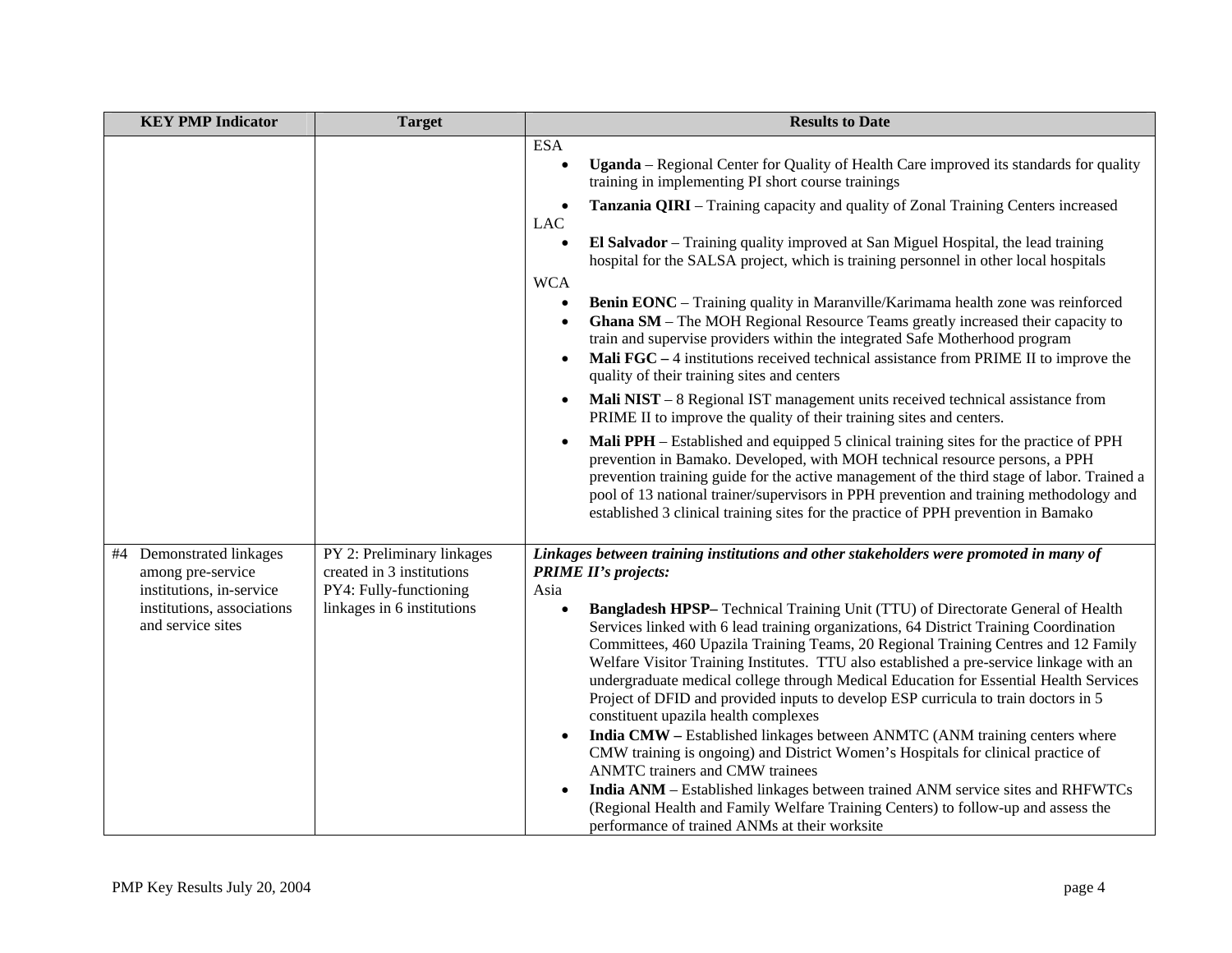| <b>KEY PMP Indicator</b> | <b>Target</b> | <b>Results to Date</b>                                                                                                                                                                                                                                                                                                                                                                                                                                                                                                                                                                                                                                                                                                                                                                                                                                                                                                                                                                                                                                                                                                                                                                                                                                                                                                                                                                                                                                                                                                                                                                                                                                                                                                                                                                                                                                                                                                                                                                                                                                                                                                                                                                                                                                                                                                                                                                                                                                                             |  |
|--------------------------|---------------|------------------------------------------------------------------------------------------------------------------------------------------------------------------------------------------------------------------------------------------------------------------------------------------------------------------------------------------------------------------------------------------------------------------------------------------------------------------------------------------------------------------------------------------------------------------------------------------------------------------------------------------------------------------------------------------------------------------------------------------------------------------------------------------------------------------------------------------------------------------------------------------------------------------------------------------------------------------------------------------------------------------------------------------------------------------------------------------------------------------------------------------------------------------------------------------------------------------------------------------------------------------------------------------------------------------------------------------------------------------------------------------------------------------------------------------------------------------------------------------------------------------------------------------------------------------------------------------------------------------------------------------------------------------------------------------------------------------------------------------------------------------------------------------------------------------------------------------------------------------------------------------------------------------------------------------------------------------------------------------------------------------------------------------------------------------------------------------------------------------------------------------------------------------------------------------------------------------------------------------------------------------------------------------------------------------------------------------------------------------------------------------------------------------------------------------------------------------------------------|--|
|                          |               | EE<br>Armenia – Linkages among pre-service, in-service and service sites established through<br>$\bullet$<br>creation of working groups representing all sectors to design, implement and evaluate<br>updated training programs. These groups include faculty, trainers, service providers from<br>nursing schools, medical schools, regional health managers and providers.<br>Armenia - Linkages established between national and regional nursing schools to train<br>$\bullet$<br>FAP nurses<br><b>ESA</b><br>ECSACON - 14 MOHs linked through their national nursing associations to assist in<br>$\bullet$<br>harmonizing practice standards (fully-functioning)<br>Zambia - The General Nursing Association of Zambia linked with the lead training<br>$\bullet$<br>institutions in Lusaka to help integrate ICP into national practice standards (functioning)<br><b>LAC</b><br>Dominican Republic - Linkage between Maternidad Nuestra Senora de la Altagracia<br>$\bullet$<br>to improve in-service training and quality of care (functioning)<br><b>WCA</b><br>Benin - 3 tutors from 2 midwifery schools (Cotonou and Parakou) were trained in PPH.<br>$\bullet$<br>This began a process to integrate PPH in pre-service training.<br>Mali FGC - Linkage established between the Reproductive Health Division of the MOH<br>$\bullet$<br>and the Secondary Health School to update the school's library of training and resource<br>materials and to conduct training of RH providers<br>Mali NIST-PRIME II and DELIVER provided technical assistance to the RH division<br>$\bullet$<br>of MOH to test contraceptive logistics and management module in nurse-midwives'<br>schools<br>Mali NIST-PRIME II provided technical assistance to the RH division of MOH to<br>$\bullet$<br>update FP curricula in nurse-midwives' schools<br>Rwanda - The Centre Hospitalier de Kigali provides training to students at the Kigali<br>$\bullet$<br>Health Institute through this linkage (fully-functioning)<br><b>Rwanda</b> – Division of Management and Development of Human Resources (DMDHR)<br>$\bullet$<br>of the Ministry of Health linked with the Ministry of Education to improve the quality of<br>training programs (fully-functioning)<br>Senegal PAC/FP - The Ministry of Health in Sokone District linked with the Centre<br>d'Expansion Rurale Polyvalent (CERP) to encourage community action for addressing<br>obstetrical emergencies (fully-functioning) |  |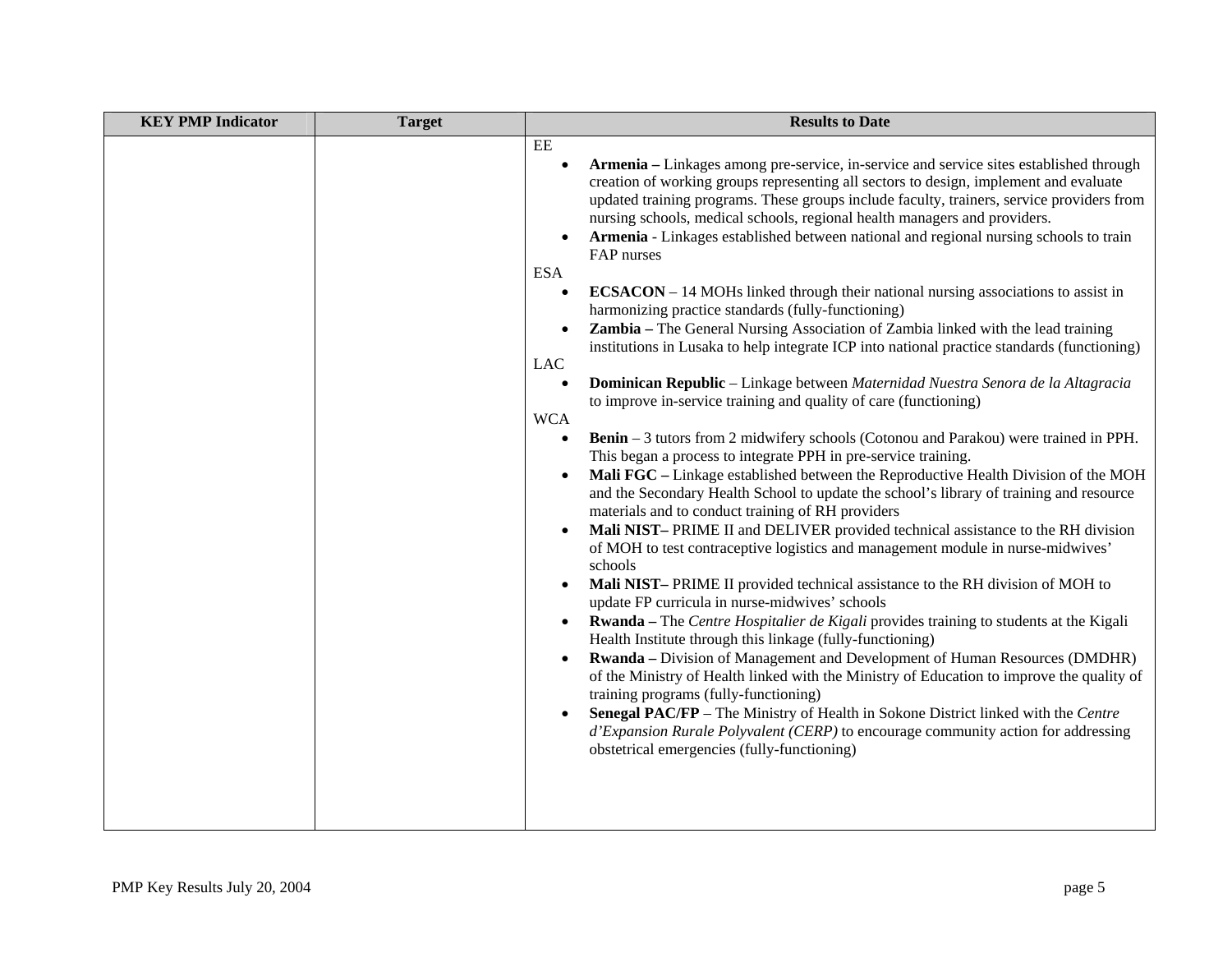| <b>KEY PMP Indicator</b>                                                                                                                        | <b>Target</b>                                                                                                                                                                          | <b>Results to Date</b>                                                                                                                                                                                                                                                                                                                                                                                                                                                                                                                                                                                                                                                                                                                                                                                                                                                                                                                                                                                                                                                                                                                                                                                                                                                                                                                                                                                                                                                                                                                                                                                                                                                                                                                                                                                                                                                                                                                                                                                                                                                                                                                                                                                                                                                                                                                                                                                                                                                                                                                                          |  |  |
|-------------------------------------------------------------------------------------------------------------------------------------------------|----------------------------------------------------------------------------------------------------------------------------------------------------------------------------------------|-----------------------------------------------------------------------------------------------------------------------------------------------------------------------------------------------------------------------------------------------------------------------------------------------------------------------------------------------------------------------------------------------------------------------------------------------------------------------------------------------------------------------------------------------------------------------------------------------------------------------------------------------------------------------------------------------------------------------------------------------------------------------------------------------------------------------------------------------------------------------------------------------------------------------------------------------------------------------------------------------------------------------------------------------------------------------------------------------------------------------------------------------------------------------------------------------------------------------------------------------------------------------------------------------------------------------------------------------------------------------------------------------------------------------------------------------------------------------------------------------------------------------------------------------------------------------------------------------------------------------------------------------------------------------------------------------------------------------------------------------------------------------------------------------------------------------------------------------------------------------------------------------------------------------------------------------------------------------------------------------------------------------------------------------------------------------------------------------------------------------------------------------------------------------------------------------------------------------------------------------------------------------------------------------------------------------------------------------------------------------------------------------------------------------------------------------------------------------------------------------------------------------------------------------------------------|--|--|
| <b>IR 2: Improved Management Support Systems</b>                                                                                                |                                                                                                                                                                                        |                                                                                                                                                                                                                                                                                                                                                                                                                                                                                                                                                                                                                                                                                                                                                                                                                                                                                                                                                                                                                                                                                                                                                                                                                                                                                                                                                                                                                                                                                                                                                                                                                                                                                                                                                                                                                                                                                                                                                                                                                                                                                                                                                                                                                                                                                                                                                                                                                                                                                                                                                                 |  |  |
| #5 Number of institutions<br>(public and private) using<br>a supportive supervision<br>system linked to other<br>performance support<br>systems | PY 2: Supervision system is<br>revised/updated in 4<br>institutions<br>PY4: 8 institutions with a<br>supportive supervision system<br>linked with other performance<br>support systems | More than 25 institutions/divisions created or began improving supportive supervision systems<br>that are linked with other performance support systems:<br>Asia<br><b>Bangladesh-460 DUTTs (District Upazilla Training Teams) who had been reoriented</b><br>on supportive supervision system implemented supportive supervision of field service<br>providers (Health Assistants and Family Welfare Assistants) as an extension of basic<br>ESP training course.<br>India ANM - Lady Health Visitors implemented supportive supervision of Auxiliary<br>Nurse Midwives as part of IFPS<br>EE<br><b>Armenia M&amp;L</b> $-$ 55 supervisors received training in supportive supervision and were<br>introduced to government-approved supervisory guidelines. Of those, 38 received<br>ongoing support to implement supportive supervision through use of self-assessments,<br>action-planning to solve problems and support providers.<br>Kyrgyzstan M&I - Supervisors from 28 facilities in Bishkek were trained in supportive<br>supervision techniques<br><b>ESA</b><br>Kenya PAC (II and III)- District Public Health Nurses of MOH trained to provide<br>$\bullet$<br>supportive supervision of private nurse-midwives in PAC<br><b>LAC</b><br><b>Honduras</b> – The MOH in Health Region 7 instituted a supportive supervision system to<br>support the improvement of FP/RH services in the context of health sector reform<br><b>WCA</b><br>Ghana CHPS - 50 supervisors at sub-district level health facilities in Western, Central,<br>Greater Accra and Eastern provinces conduct OJT during supervision of CHOs.<br><b>Ghana SM</b> - Regional Resource Team (RRT) members provide facilitative supervision<br>in 3 northern regions (Upper West, Upper East and Northern RRTs)<br>Mali FGC - Supportive supervision systems updated in three health districts (Bamako<br>$\bullet$<br>Commune I, Koulikoro, and Bougouni) and 20 CSCOMs use internal supervision.<br>Mali FGC II – Bougouni Reference center instituted a supportive supervision system to<br>support the performance of Community Based Services providers who were trained in<br>behavior change communication in FGC<br>Mali PPH - Supportive supervision systems updated in 8 pilot clinics (CHU Gabriel<br>Touré, Bamako Commune I and V reference centers, 4 CSCOMs, and Lac Télé private<br>clinic)<br><b>Rwanda</b> – Supportive supervision systems established in seven health districts of<br>Rwanda (Kibuye, Byumba, Mugonero, Bugesera, Kabgayi, Gitwe and Kabutare). |  |  |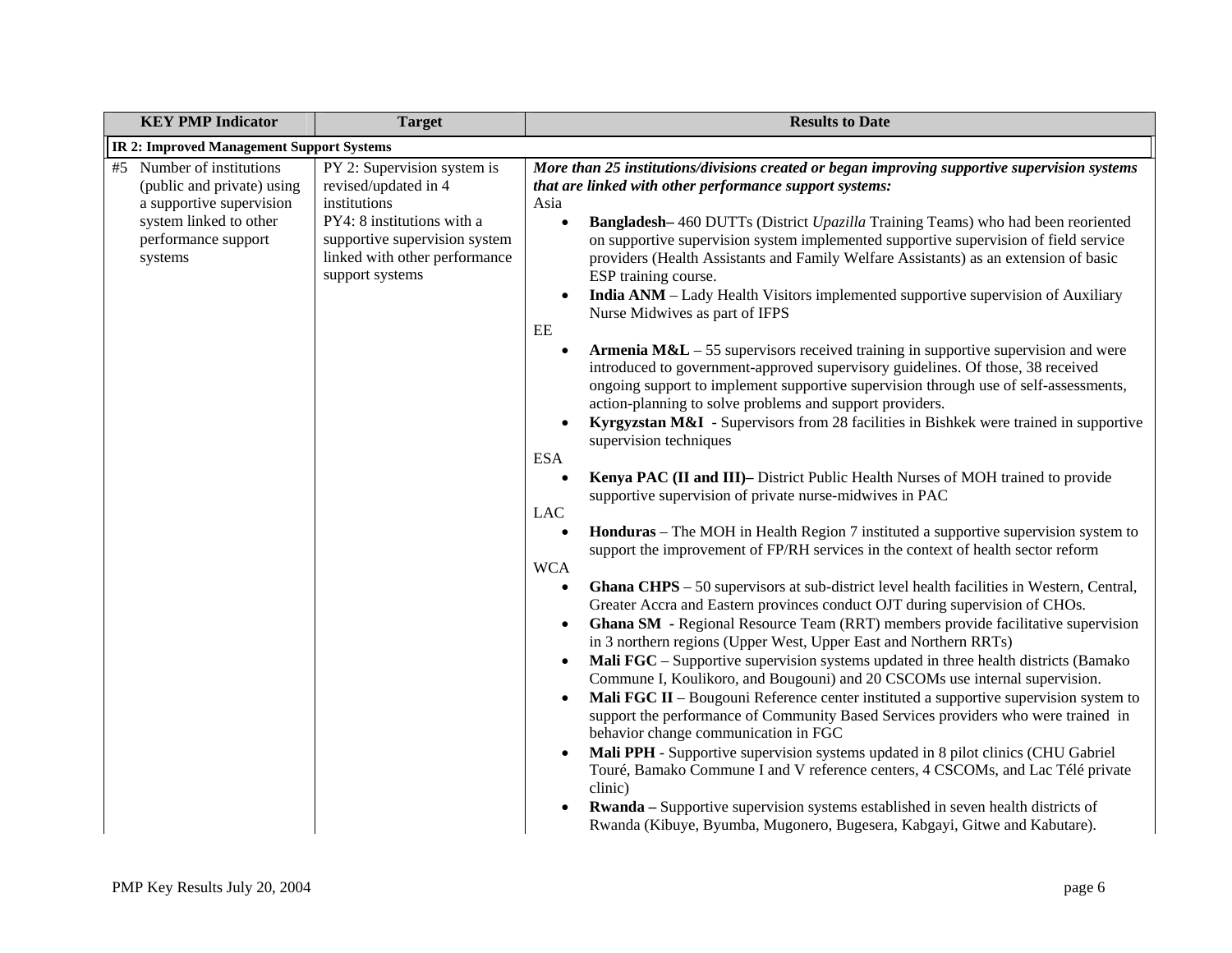| <b>KEY PMP Indicator</b> | Target | <b>Results to Date</b>                                                                                                                                                                                                                                                                                                                                                                      |  |
|--------------------------|--------|---------------------------------------------------------------------------------------------------------------------------------------------------------------------------------------------------------------------------------------------------------------------------------------------------------------------------------------------------------------------------------------------|--|
|                          |        | <b>Senegal CBD</b> – A supportive supervision system implemented in Kebemer District by<br>the MOH to support community-based distributors of FP. Skills of the district heath<br>management team and 10 Head Nurses strengthened in facilitative supervision<br><b>Senegal FP/PAC</b> – Supportive supervision strengthened to support Sokone District's<br>service improvements in FP/PAC |  |

| the primary level RH<br>EE<br>PY5: 5 institutions have<br>provider<br>Armenia - Implemented<br>produced multi-year PI plans<br><b>ESA</b><br>4 institutions have<br>Tanzania QIRI - MOH/RCHS (implemented)<br>implemented multi-year PI<br><b>LAC</b><br>plans<br>Honduras - Implemented<br><b>WCA</b><br>Ghana LSS/PAC/SM - MOH implementation completed. Final evaluation conducted<br>June 2003. Project ended December 2003.<br>Ghana CHPS - MOH implementation completed. Project ended December 2003.<br>٠<br>Benin EONC - MOH implemented. Final evaluation conducted April 2004.<br>Mali FGC I – MOH implemented. Final evaluation conducted May 2003. Project ended<br>June 2003.<br>Mali FGC II – MOH implemented. Final evaluation conducted June 2003. Project ended<br>December 2003.<br><b>Rwanda</b> – MOH implemented. Final evaluation conducted May 2004.<br>Senegal CBD - MOH implemented. Final evaluation conducted March 2003. Project<br>ended June 2003<br>Senegal FP/PAC - MOH implemented. Final evaluation conducted March 2004.<br>Guinea SM - MOH implemented. Final evaluation conducted March 2003. Project<br>٠<br>ended June 2003<br>Guinea EPI - MOH implemented. Final evaluation conducted March 2003. Project<br>ended December 2003 | Number of host-country<br>#6<br>institutions with a system<br>used to produce and<br>implement a PI plan for | PY 2: 3 institutions have<br>produced multi-year plans. 2<br>institutions have implemented<br>multi-year plans | 14 institutions/projects developed and implemented multi-year implementation plans based on<br>comprehensive PNAs:<br>Asia<br><b>Bangladesh HPSP</b> – Implemented |
|---------------------------------------------------------------------------------------------------------------------------------------------------------------------------------------------------------------------------------------------------------------------------------------------------------------------------------------------------------------------------------------------------------------------------------------------------------------------------------------------------------------------------------------------------------------------------------------------------------------------------------------------------------------------------------------------------------------------------------------------------------------------------------------------------------------------------------------------------------------------------------------------------------------------------------------------------------------------------------------------------------------------------------------------------------------------------------------------------------------------------------------------------------------------------------------------------------------------------------------------------------------------------|--------------------------------------------------------------------------------------------------------------|----------------------------------------------------------------------------------------------------------------|--------------------------------------------------------------------------------------------------------------------------------------------------------------------|
|---------------------------------------------------------------------------------------------------------------------------------------------------------------------------------------------------------------------------------------------------------------------------------------------------------------------------------------------------------------------------------------------------------------------------------------------------------------------------------------------------------------------------------------------------------------------------------------------------------------------------------------------------------------------------------------------------------------------------------------------------------------------------------------------------------------------------------------------------------------------------------------------------------------------------------------------------------------------------------------------------------------------------------------------------------------------------------------------------------------------------------------------------------------------------------------------------------------------------------------------------------------------------|--------------------------------------------------------------------------------------------------------------|----------------------------------------------------------------------------------------------------------------|--------------------------------------------------------------------------------------------------------------------------------------------------------------------|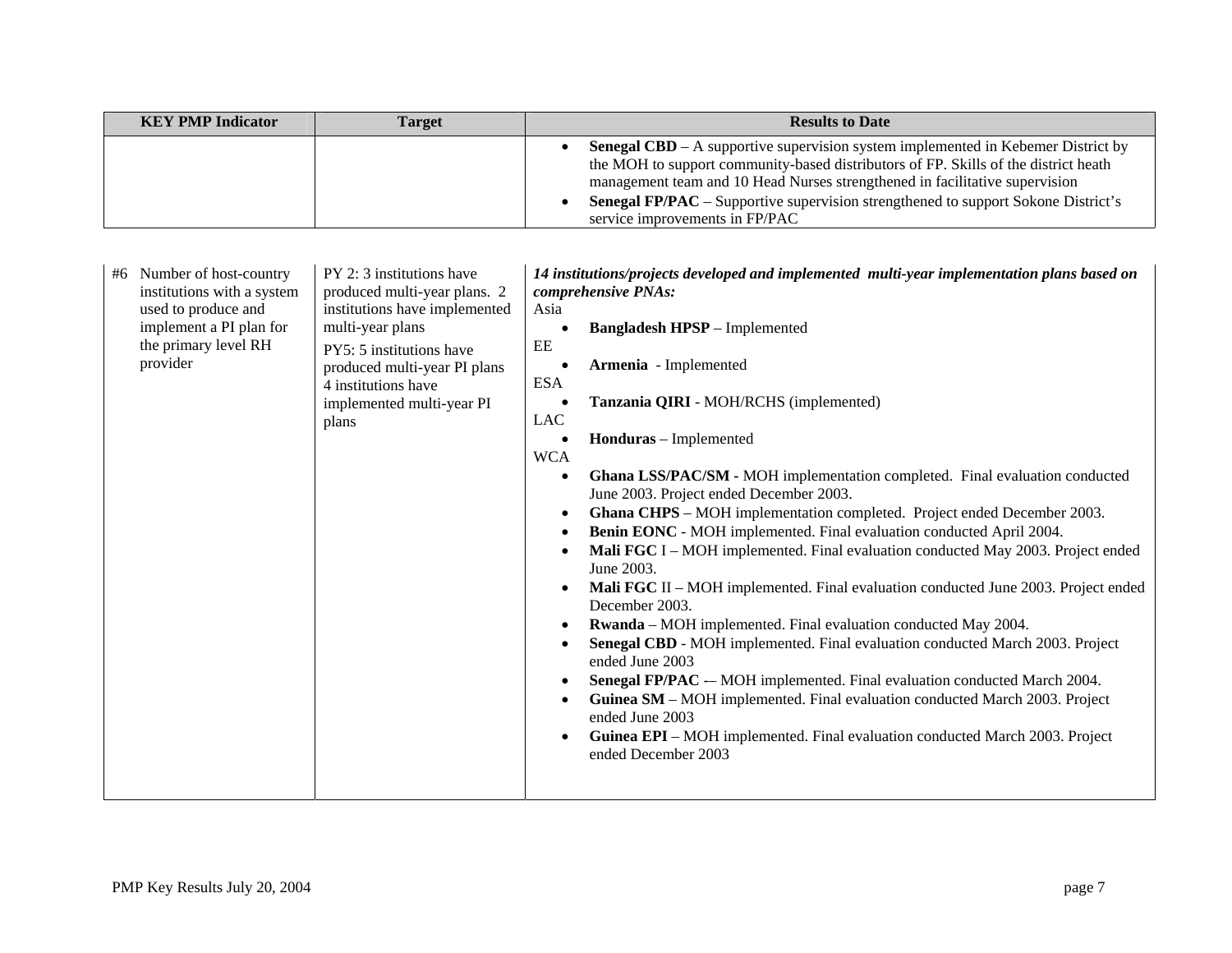| <b>KEY PMP Indicator</b>                                                                                                 | <b>Target</b>                                                                                                                                                      | <b>Results to Date</b>                                                                                                                                                                                                                                                                                                                                                                                                                                                                                                                                                                                                                                                                                                                                                                                                                                                                                                                                                                                                                                                                                                                                                                                                                                                                                                                                                                                                                                                                                                                                                                                                                                                                                                                                                                                                                                                                                                                                                                                                                                                                                                                                                                                                                                                                                                                                     |  |  |
|--------------------------------------------------------------------------------------------------------------------------|--------------------------------------------------------------------------------------------------------------------------------------------------------------------|------------------------------------------------------------------------------------------------------------------------------------------------------------------------------------------------------------------------------------------------------------------------------------------------------------------------------------------------------------------------------------------------------------------------------------------------------------------------------------------------------------------------------------------------------------------------------------------------------------------------------------------------------------------------------------------------------------------------------------------------------------------------------------------------------------------------------------------------------------------------------------------------------------------------------------------------------------------------------------------------------------------------------------------------------------------------------------------------------------------------------------------------------------------------------------------------------------------------------------------------------------------------------------------------------------------------------------------------------------------------------------------------------------------------------------------------------------------------------------------------------------------------------------------------------------------------------------------------------------------------------------------------------------------------------------------------------------------------------------------------------------------------------------------------------------------------------------------------------------------------------------------------------------------------------------------------------------------------------------------------------------------------------------------------------------------------------------------------------------------------------------------------------------------------------------------------------------------------------------------------------------------------------------------------------------------------------------------------------------|--|--|
| <b>IR 3: Improved Policy Environment</b>                                                                                 |                                                                                                                                                                    |                                                                                                                                                                                                                                                                                                                                                                                                                                                                                                                                                                                                                                                                                                                                                                                                                                                                                                                                                                                                                                                                                                                                                                                                                                                                                                                                                                                                                                                                                                                                                                                                                                                                                                                                                                                                                                                                                                                                                                                                                                                                                                                                                                                                                                                                                                                                                            |  |  |
| #7 National standards,<br>guidelines and protocols<br>created/updated and<br>applied at facilities post<br>dissemination | PY 1: 5 countries start review<br>process<br>PY5: 65% of SDPs use the<br>created/updated guidelines in<br>countries with comprehensive<br>dissemination activities | PRIME II contributed to the revision and improvement of national standards, guidelines<br>and protocols in numerous countries and settings:<br>Asia<br><b>Bangladesh</b> – National training standards, guidelines and checklists for in-service<br>$\bullet$<br>training on ESP developed, approved, disseminated and utilized.<br>EE<br><b>Armenia FAP nursing</b> – training protocols developed, approved and utilized in 60 sites<br>$\bullet$<br>Armenia - STI National STI Integrated Management Guidelines developed, approved<br>$\bullet$<br>and are in practice among primary providers in one Marz<br>Armenia VAW - protocols for recognition and treatment of VAW implemented in one<br>$\bullet$<br>pilot facility<br>Uzbekistan – competency-based learning package for normal delivery set as national<br>training standards for primary providers<br>Kyrgyzstan—postabortion family planning protocols developed and integrated into<br>$\bullet$<br>national RH service delivery protocols.<br><b>ESA</b><br><b>Tanzania QIRI</b> – RCHS revised standards for in-service training in TB, HIV/AIDS and<br>$\bullet$<br>malaria<br><b>ECSACON</b> – updated regional training and practice standards in order to harmonize<br>$\bullet$<br>curricula<br><b>Zambia ICP</b> – National nursing standards updated for improved consumer input<br>$\bullet$<br>LAC<br><b>Honduras</b> – Health Establishments Division of MOH is revising guidelines for licensing<br>$\bullet$<br>of facilities and improving provider performance<br>El Salvador - FP, cervical cancer and maternal care norms disseminated and being<br>$\bullet$<br>utilized as part of the SALSA project<br>Nicaragua EOC - PRIME II participated in the national commission to develop EOC<br>$\bullet$<br>service protocols<br><b>WCA</b><br>Mali FGC – Guidelines for providers developed and disseminated through training to<br>$\bullet$<br>help discourage FGC<br>Mali PPH - Developed, with MOH technical resource persons, a PPH prevention<br>$\bullet$<br>training guide and guidelines for the active management of the third stage of labor.<br>Strengthened management and correct use of oxytocic drugs at MOH's Pharmaceutical<br>Division, Gabriel Toure Hospital, Lac Télé private clinic, Pharmacy Populaire of Mali,<br>and 6 other sites in Bamako. |  |  |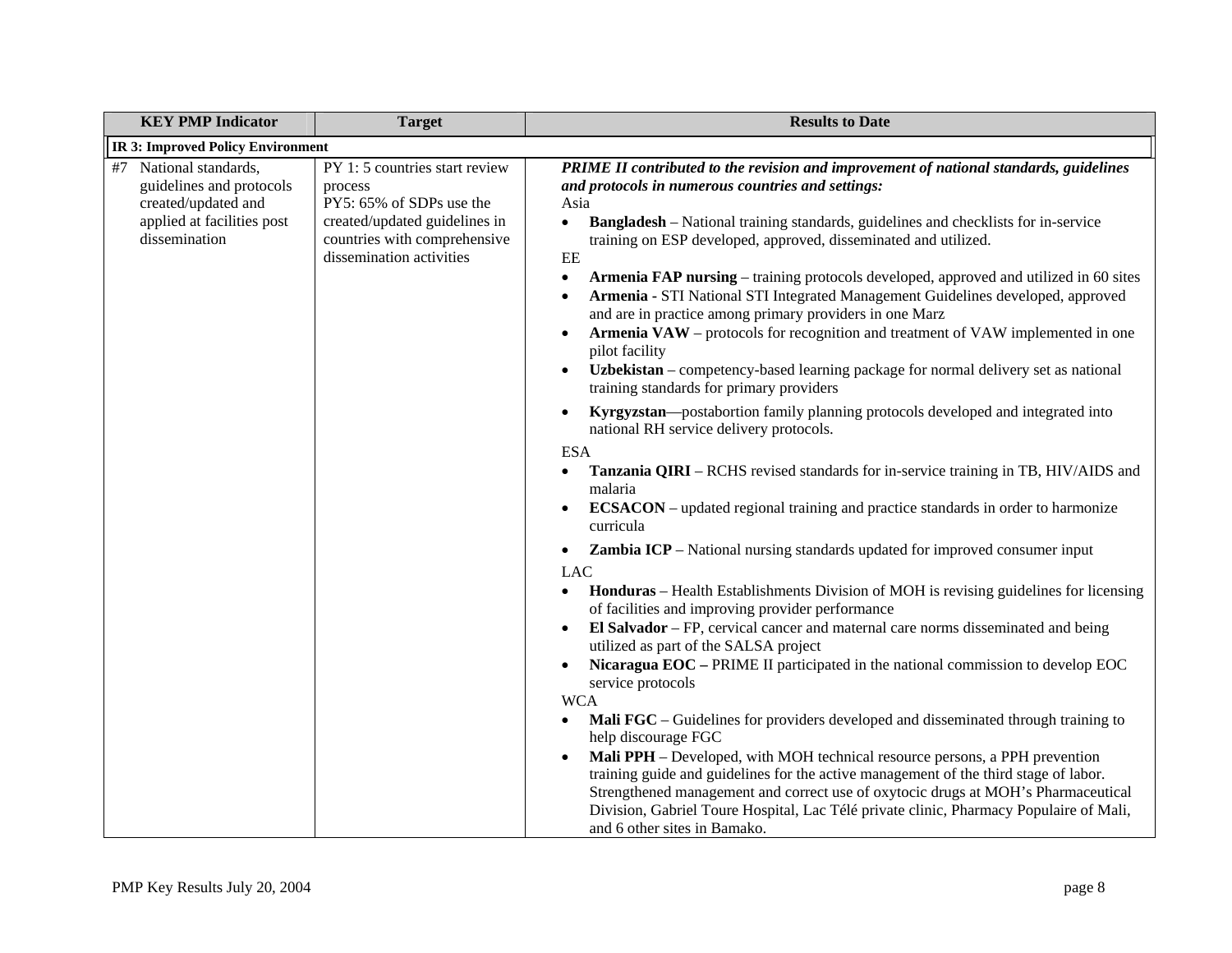| <b>KEY PMP Indicator</b>                                                                                                            | <b>Target</b>                                                                                                                                                                                                                                                                                                                                                         | <b>Results to Date</b>                                                                                                                                                                                                                                                                                                                                                                                                                                                                                                                                                                                                                                                                                                                                                                                                                                                                                                                                                                                                                                                                                                                                                                                                                                                                                                                                   |  |  |
|-------------------------------------------------------------------------------------------------------------------------------------|-----------------------------------------------------------------------------------------------------------------------------------------------------------------------------------------------------------------------------------------------------------------------------------------------------------------------------------------------------------------------|----------------------------------------------------------------------------------------------------------------------------------------------------------------------------------------------------------------------------------------------------------------------------------------------------------------------------------------------------------------------------------------------------------------------------------------------------------------------------------------------------------------------------------------------------------------------------------------------------------------------------------------------------------------------------------------------------------------------------------------------------------------------------------------------------------------------------------------------------------------------------------------------------------------------------------------------------------------------------------------------------------------------------------------------------------------------------------------------------------------------------------------------------------------------------------------------------------------------------------------------------------------------------------------------------------------------------------------------------------|--|--|
|                                                                                                                                     |                                                                                                                                                                                                                                                                                                                                                                       | Mali PPH, FGC-Provided technical assistance to MOH to introduce AMTSL, PAC and<br>FGC in national RH norms and protocols<br>Rwanda - The first step to revising the national standards, guidelines and protocols was<br>$\bullet$<br>to have a national reproductive health policy in place. This policy was signed July 22,<br>2003, and was disseminated nationally on August 1, 2003. The MOH is revising RH<br>guidelines for all six reproductive health components, including new guidelines for<br>adolescent health, sexual violence and STI/HIV/AIDS. With technical assistance from<br>PRIME II, national MOH service delivery standards and protocols were developed and<br>validated on safe motherhood and family planning, in conjunction with training modules<br>on these components<br><b>Benin</b> – FP/RH Guidelines are being disseminated<br><b>Senegal</b> $-100\%$ of nurses from 14 health post and the health center of Sokone district<br>oriented on national reproductive health policies, norms and standard are now using the<br>documents supplied by MOH/Division of Reproductive Health                                                                                                                                                                                                                                 |  |  |
| IR 4: Better Informed and Empowered Clients and Communities                                                                         |                                                                                                                                                                                                                                                                                                                                                                       |                                                                                                                                                                                                                                                                                                                                                                                                                                                                                                                                                                                                                                                                                                                                                                                                                                                                                                                                                                                                                                                                                                                                                                                                                                                                                                                                                          |  |  |
| #8 Number of training or<br>service delivery programs<br>that included gender<br>sensitivity and/or partner<br>communication skills | PY 1: 1 service<br>delivery/training program<br>includes gender sensitivity<br>and/or partner communication<br>skills<br>PY3: 4 service<br>delivery/training programs<br>include gender sensitivity<br>and/or partner communication<br>skills<br>PY5: 6 service<br>delivery/training programs<br>include gender sensitivity<br>and/or partner communication<br>skills | Gender sensitivity was an important concentration of PRIME II performance improvement<br><i>activities:</i><br>Asia<br>Bangladesh - PRIME II pilot tested Gender Sensitivity Assessment tools for RH<br>curricula for doctors and included gender sensitivity elements in the curricula.<br>India ISM - PRIME II expanded the use of a training curriculum that includes gender<br>sensitivity elements for ISMs.<br>India CMW - Applied Gender Sensitivity Tools while developing and testing CMW<br>$\bullet$<br>curriculum<br>$\rm EE$<br>Armenia - PRIME II piloted a model whereby RH providers can effectively identify,<br>treat, support and refer women at risk for gender-based violence.<br>Kyrgyzstan—PRIME II conducted focus groups with men to obtain their perspectives<br>on gaps associated with postabortion family planning<br><b>ESA</b><br>Kenya FGC<br>Ethiopia FGC<br><b>WCA</b><br>Rwanda - Providers integrated pioneering gender self-assessments and developed action<br>$\bullet$<br>plans to improve their sensitivity to gender issues in Kabgayi Health District. PMTCT<br>services in this and other health districts (Byumba, Kibuye, Kigoma, Mugonero,<br>Rubengera, Kinihira) now use an invitation system for partners of prenatal women to<br>encourage them to participate in birth preparedness and HIV testing. |  |  |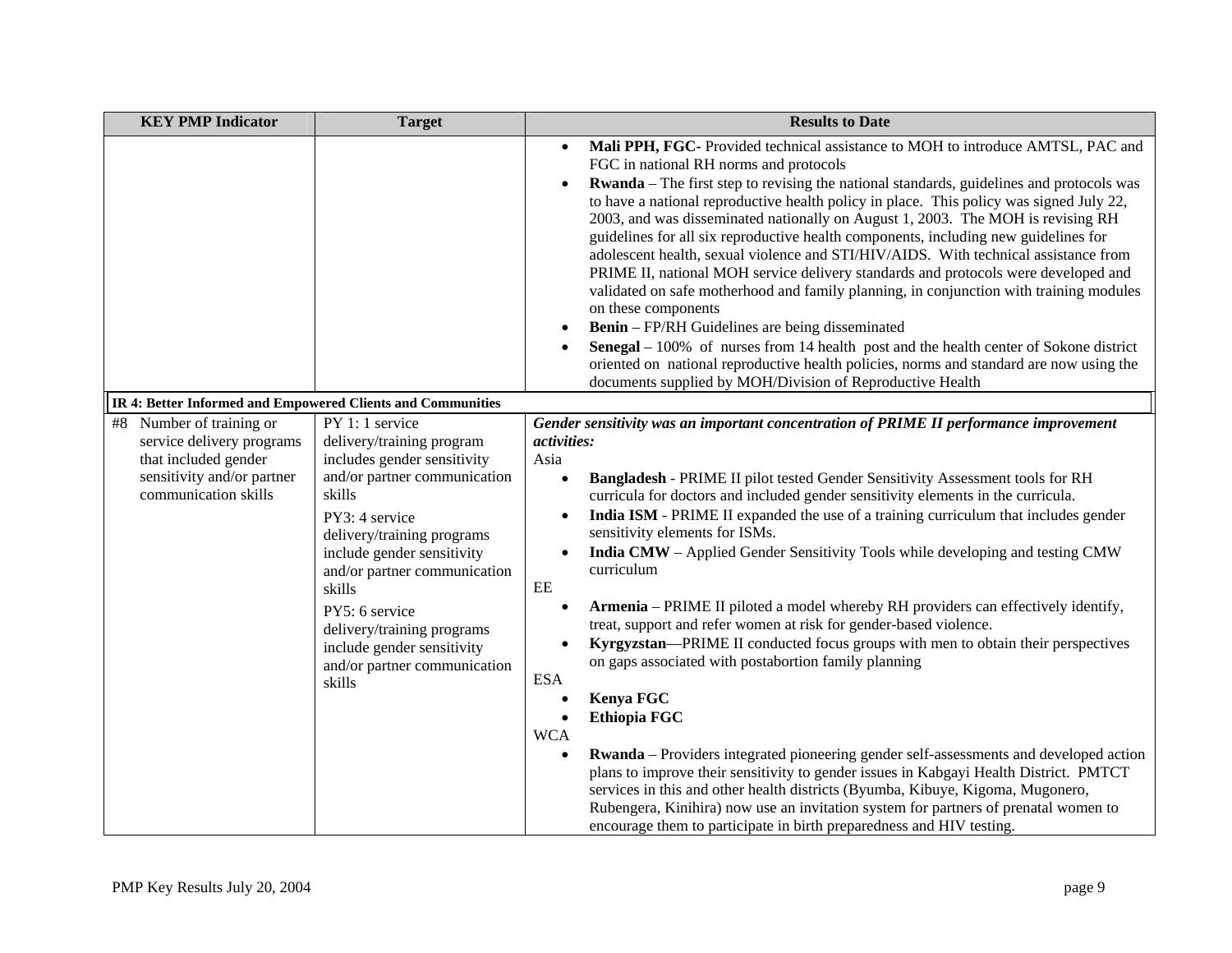|    | <b>KEY PMP Indicator</b>                               | <b>Target</b>                                                                                                                                                                 | <b>Results to Date</b>                                                                                                                                                                                                                                                                                                                                                                                                                                                                                                                                                                                                                                                                                                                                                                                                                                                                                                                                                                                                                                                                                                                                                                                                                                                                                                                                                                                                                                                                                                                                                                                                                                                                                                                                                                                                                                                 |  |
|----|--------------------------------------------------------|-------------------------------------------------------------------------------------------------------------------------------------------------------------------------------|------------------------------------------------------------------------------------------------------------------------------------------------------------------------------------------------------------------------------------------------------------------------------------------------------------------------------------------------------------------------------------------------------------------------------------------------------------------------------------------------------------------------------------------------------------------------------------------------------------------------------------------------------------------------------------------------------------------------------------------------------------------------------------------------------------------------------------------------------------------------------------------------------------------------------------------------------------------------------------------------------------------------------------------------------------------------------------------------------------------------------------------------------------------------------------------------------------------------------------------------------------------------------------------------------------------------------------------------------------------------------------------------------------------------------------------------------------------------------------------------------------------------------------------------------------------------------------------------------------------------------------------------------------------------------------------------------------------------------------------------------------------------------------------------------------------------------------------------------------------------|--|
|    |                                                        |                                                                                                                                                                               | Mali FGC - Gender sensitivity and partner communication skills introduced into the<br>FGC resource package for the training of health personnel. Number of health talks and<br>counseling sessions targeting men and youth greatly increased.<br>Mali FGC II - Gender sensitivity and partner communication skills introduced in CBS<br>$\bullet$<br>providers training in BCC and FGC.<br>Mali PPH - Gender sensitivity issues and partner communication skills introduced into<br>$\bullet$<br>the PPH resource package for the training of health personnel. This aspect is addressed<br>through discussions regarding a birthplan with the husband and the family.                                                                                                                                                                                                                                                                                                                                                                                                                                                                                                                                                                                                                                                                                                                                                                                                                                                                                                                                                                                                                                                                                                                                                                                                 |  |
| #9 | Number of service                                      | PY 1: 1 service                                                                                                                                                               | PRIME II successfully encouraged varying degrees of inclusion of community input into                                                                                                                                                                                                                                                                                                                                                                                                                                                                                                                                                                                                                                                                                                                                                                                                                                                                                                                                                                                                                                                                                                                                                                                                                                                                                                                                                                                                                                                                                                                                                                                                                                                                                                                                                                                  |  |
|    | delivery/training programs<br>incorporating community- | delivery/training program<br>includes community-based                                                                                                                         | programming in 14 programs:<br>Asia                                                                                                                                                                                                                                                                                                                                                                                                                                                                                                                                                                                                                                                                                                                                                                                                                                                                                                                                                                                                                                                                                                                                                                                                                                                                                                                                                                                                                                                                                                                                                                                                                                                                                                                                                                                                                                    |  |
|    | based input                                            | input<br>PY3: 4 service<br>delivery/training programs<br>include community-based<br>input<br>PY5: 6 service<br>delivery/training programs<br>include community-based<br>input | <b>Bangladesh</b> – PRIME II conducted the baseline survey, end-term evaluation and<br>performance assessment of Family Welfare Visitors - all of which included a<br>representative sample of community members who received services from the service<br>delivery points where trained providers are working.<br>India EMONC - (Emergency Obstetric and Neonatal Care) - conducted rapid<br>$\bullet$<br>assessment in a few communities with women, TBAs and RMPs (Rural Medical<br>Practitioners) to improve their understanding of danger signs, what they do in times of<br>emergencies and where they refer; incorporated these inputs in curriculum development<br>EE<br>Armenia - PRIME II supported local NGOs to educate individuals at risk for STI<br>$\bullet$<br>infection and link them with trained primary providers in their communities.<br>Armenia - PRIME II worked in 20 communities to establish community action councils<br>to improve quality and access to RH care through drug funds, renovations, improved<br>relations between community and providers, and health promotion activities.<br>Kyrgyzstan – Focus groups conducted with community to gather perceptions on gaps<br>related to postabortion family planning. Based on these focus groups, radio messages<br>were developed and delivered in the main shopping areas in the geographical areas<br>where PRIME II worked<br><b>ESA</b><br>Kenya PAC Phase II and III- The PAC curriculum utilized for the training of private<br>$\bullet$<br>nurse-midwives includes community mobilization/outreach skills training.<br>Zambia – The General Nursing Council incorporated community-based input in its<br>revision of Nursing Service Standards. These standards were revised to include guidance<br>on soliciting community-based input to improve services.<br><b>LAC</b> |  |
|    |                                                        |                                                                                                                                                                               | <b>Dominican Republic</b> – With assistance from PRIME II, IDAC promoted community<br>assemblies, conducted focus groups and needs assessments to incorporate community                                                                                                                                                                                                                                                                                                                                                                                                                                                                                                                                                                                                                                                                                                                                                                                                                                                                                                                                                                                                                                                                                                                                                                                                                                                                                                                                                                                                                                                                                                                                                                                                                                                                                                |  |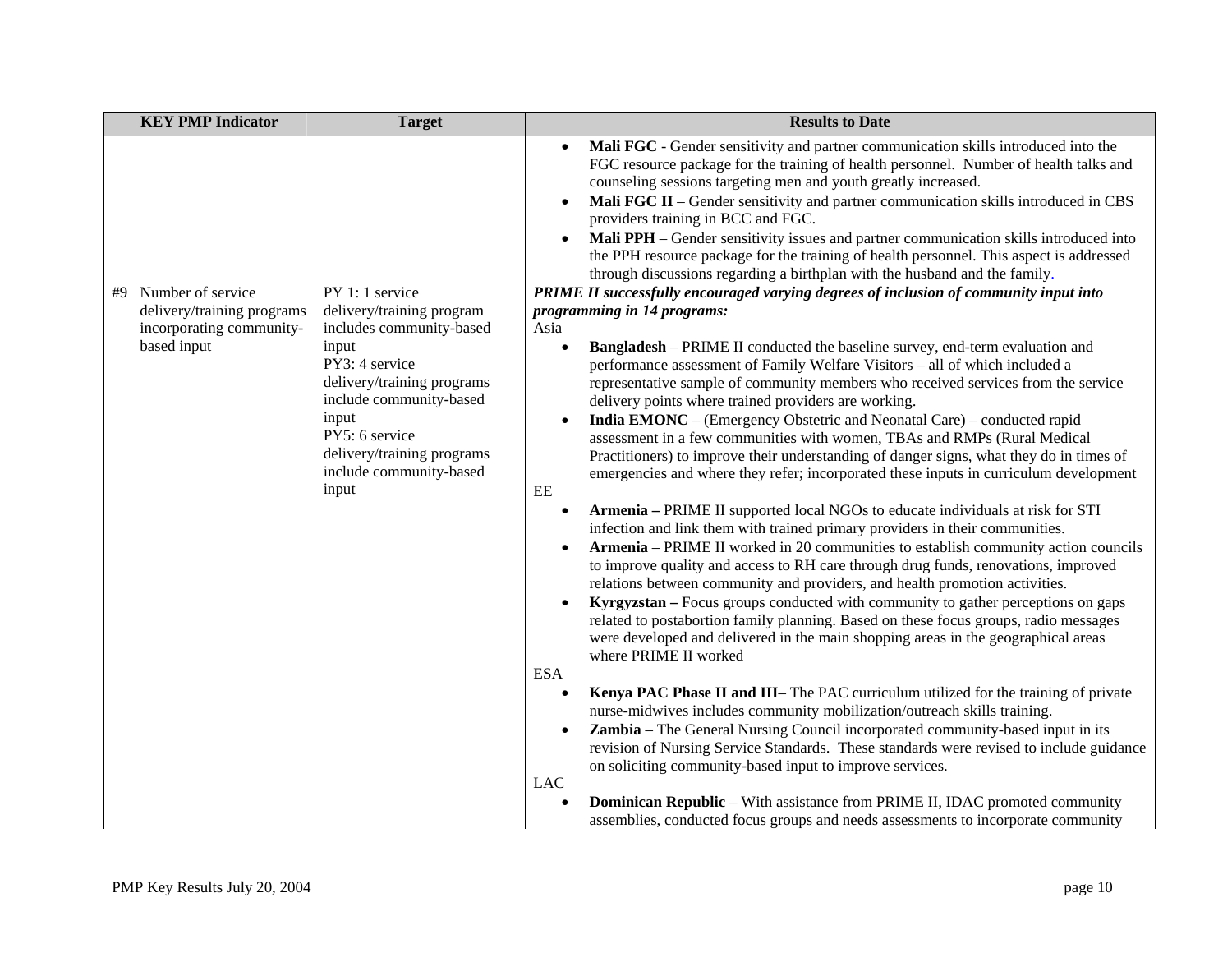| <b>KEY PMP Indicator</b>                                                  | <b>Target</b>                                                             | <b>Results to Date</b>                                                                                                                                                                                                                                                                                              |                                                                                                                                                                                                                                                                                                                                                                                                                                                                                                                                                                                                                                                                                                                      |
|---------------------------------------------------------------------------|---------------------------------------------------------------------------|---------------------------------------------------------------------------------------------------------------------------------------------------------------------------------------------------------------------------------------------------------------------------------------------------------------------|----------------------------------------------------------------------------------------------------------------------------------------------------------------------------------------------------------------------------------------------------------------------------------------------------------------------------------------------------------------------------------------------------------------------------------------------------------------------------------------------------------------------------------------------------------------------------------------------------------------------------------------------------------------------------------------------------------------------|
|                                                                           |                                                                           | views into its batey RH service project<br>$\bullet$<br>consumer input<br><b>WCA</b><br>$\bullet$<br>women's groups, opinion leaders and religious leaders.<br>$\bullet$<br>of community leaders, chiefs and elders. Communities also mobilize to<br>construct/renovate health clinics<br>$\bullet$<br>pilot sites. | Nicaragua ICP – ICP partnership tools designed and pilot-tested to increase use of<br><b>Benin FS</b> – Community safe motherhood committees established with input from<br>Ghana CHPS- The Community Health Planning and Services project utilizes the input<br>Mali FGC - Community health associations and opinion leaders were oriented on the<br>negative health consequences of FGC in three pilot districts. They support providers and<br>associations in their sensitization activities. Partnerships developed among communities,<br>NGOs and the health centers in Bougouni to prevent and treat the negative health<br>consequences of FGC. FGC action plans developed by community health committees in |
|                                                                           |                                                                           | applied in 22 health centers.                                                                                                                                                                                                                                                                                       | <b>Rwanda</b> – The MOH adopted the Partnerships to Improve Quality (PAQ) approach that<br>focuses on creating partnerships between service providers and the communities they<br>serve to identify problems affecting the quality of health care services in the health<br>centers and together develop solutions to these issues. Community members and health<br>care providers serve together on PAQ teams. The approach is expanding and now                                                                                                                                                                                                                                                                    |
|                                                                           |                                                                           | $\bullet$<br>emergency funds and emergency transport plans                                                                                                                                                                                                                                                          | Senegal FP/PAC – Community outreach expanded to increase awareness of FP/PAC<br>services and obstetric danger signs. Community action plans include creation of                                                                                                                                                                                                                                                                                                                                                                                                                                                                                                                                                      |
| #10 Number of collaborative<br>agreements reached<br>between PRIME II and | PY 2: 5 agreements reached<br>PY4: 12 agreements reached<br>and fulfilled | More than 35 global partnerships were implemented between PRIME II and other<br>organizations at the central level and in the following countries:                                                                                                                                                                  |                                                                                                                                                                                                                                                                                                                                                                                                                                                                                                                                                                                                                                                                                                                      |
| other agencies, bilateral<br>and multilateral donors<br>and foundations   |                                                                           | Country and Project<br><b>ASIA</b><br>Nepal<br><b>Bangladesh</b><br>Health and Population Sector Program                                                                                                                                                                                                            | Partners<br>WHO Conference with JHPIEGO, JHU/CCP,<br>AVSC and FHI                                                                                                                                                                                                                                                                                                                                                                                                                                                                                                                                                                                                                                                    |
|                                                                           |                                                                           | (HPSP)<br>India                                                                                                                                                                                                                                                                                                     | JICA, GTZ, DFID and the World Bank                                                                                                                                                                                                                                                                                                                                                                                                                                                                                                                                                                                                                                                                                   |
|                                                                           |                                                                           | <b>Innovative Family Planning Strategies</b><br><b>India</b>                                                                                                                                                                                                                                                        | EngenderHealth                                                                                                                                                                                                                                                                                                                                                                                                                                                                                                                                                                                                                                                                                                       |
|                                                                           |                                                                           | Regional Conference on Neonatal Health<br>India                                                                                                                                                                                                                                                                     | <b>WHO</b><br><b>WHO</b>                                                                                                                                                                                                                                                                                                                                                                                                                                                                                                                                                                                                                                                                                             |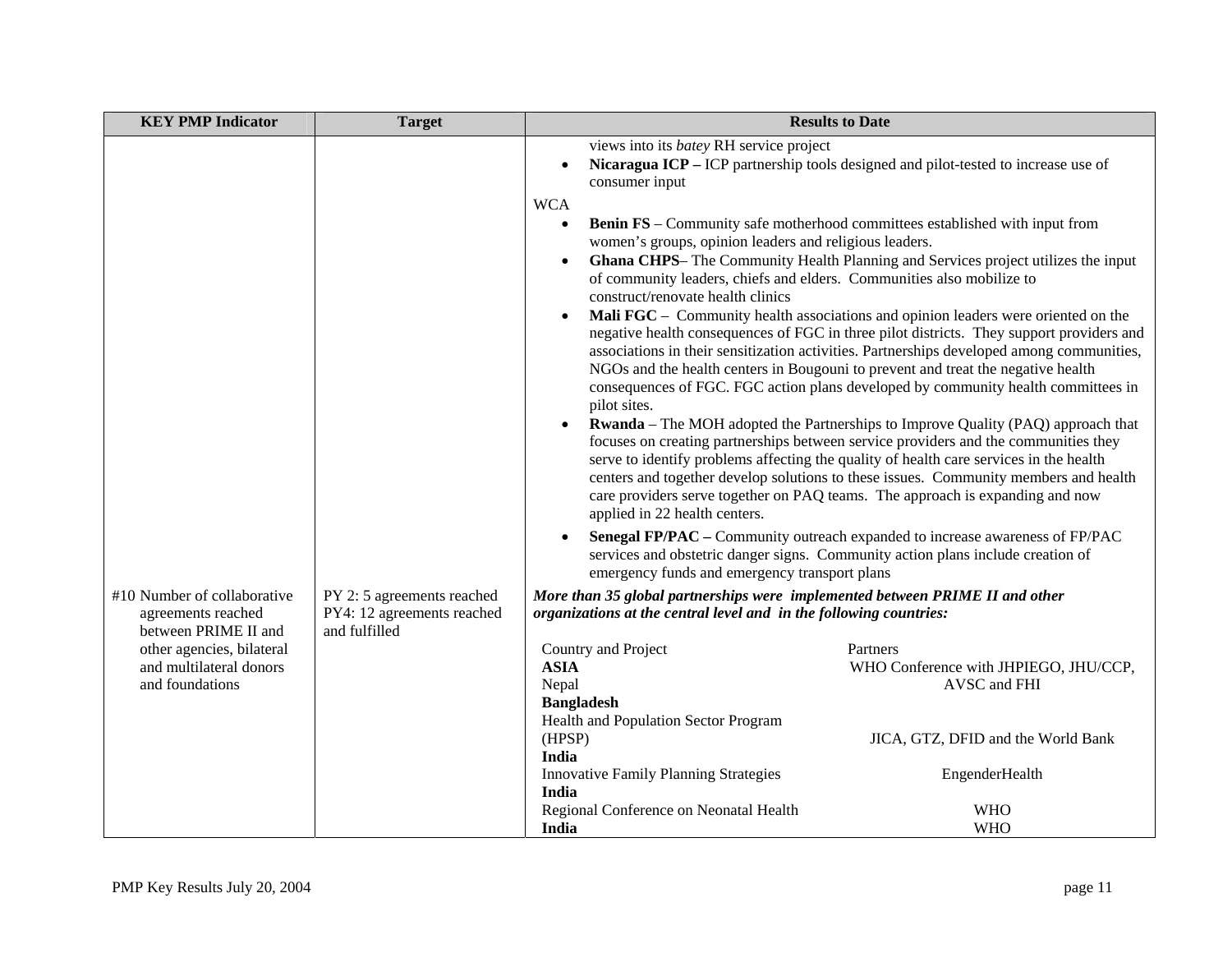| <b>KEY PMP Indicator</b> | <b>Target</b> | <b>Results to Date</b>                       |                                                           |
|--------------------------|---------------|----------------------------------------------|-----------------------------------------------------------|
|                          |               | Regional Conference on Maternal Health       |                                                           |
|                          |               | India                                        |                                                           |
|                          |               | HIV update                                   | EngenderHealth                                            |
|                          |               | <b>CENTRAL</b>                               |                                                           |
|                          |               | Maximizing Access and Quality                | <b>JHPIEGO</b>                                            |
|                          |               | <b>ESA</b>                                   |                                                           |
|                          |               | Tanzania National Reproductive and Child     |                                                           |
|                          |               | <b>Health Guidelines</b>                     | <b>JHPIEGO</b>                                            |
|                          |               | Kenya Condom Bias Study                      | <b>FHI</b>                                                |
|                          |               | <b>LAC</b>                                   | <b>NGO Networks</b>                                       |
|                          |               | Nicaragua Improving community response to    | Project Hope, Project Concern International               |
|                          |               | obstetric and neonatal emergencies and unmet | (PCI), Catholic Relief Services (CRS),                    |
|                          |               | family planning needs                        | Wisconsin-Partners of the Americas                        |
|                          |               | Honduras Improving provider performance      | JICA, PAHO, Partnerships for Health Reform                |
|                          |               | through health sector reform                 | $(PHR)$ , IDB                                             |
|                          |               | <b>WCA</b>                                   |                                                           |
|                          |               | Ghana SPL                                    | <b>Population Council</b>                                 |
|                          |               | <b>Ghana</b> Community-based Health Planning |                                                           |
|                          |               | and Services (CHPS)<br><b>Benin</b>          | <b>JHPIEGO</b><br>Population Services International (PSI) |
|                          |               | <b>Benin EONC</b> program                    | URC (PROSAF), GTZ, UNFPA, WHO                             |
|                          |               | Guinea Improvement of Immunization           |                                                           |
|                          |               | Agents' Performance                          | <b>BASICS II</b>                                          |
|                          |               | Senegal Performance Improvement of CBD       |                                                           |
|                          |               | Supervisors in Kebemer District              | Population Council and MSH                                |
|                          |               | <b>Senegal PAC/FP</b>                        | EngenderHealth and CERP                                   |
|                          |               | <b>Regional Francophone PAC Initiative</b>   | Consortium of CAs including Population                    |
|                          |               |                                              | Council, EngenderHealth, JHPIEGO, FCI,                    |
|                          |               |                                              | POLICY, SARA, PRB, WHO, Ipas                              |
|                          |               | <b>Regional MAQ Initiative</b>               | Consortium of CAs including Population                    |
|                          |               |                                              | Council, EngenderHealth, JHPIEGO, FHI                     |
|                          |               | Nigeria Performance Factors Special Study    | EngenderHealth (VISION Bilateral)                         |
|                          |               | <b>Rwanda PMTCT Service Delivery</b>         | FHI/IMPACT                                                |
|                          |               | <b>Rwanda IEC/BCC Materials Development</b>  | UNICEF, WHO, UNFPA, GTZ, PSI,                             |
|                          |               | and Field Dissemination                      | FHI/IMPACT                                                |
|                          |               | Rwanda Malaria Prevention in CPN and         | World Bank, Belgium Cooperation, UNFPA,                   |
|                          |               | Mutuelles (Health Insurance Schemes)         | WHO. PSI                                                  |
|                          |               | Mali FGC Project                             | Plan International, PATH (PASAF),                         |
|                          |               |                                              | Population Council, UNFPA/PATH and Save                   |